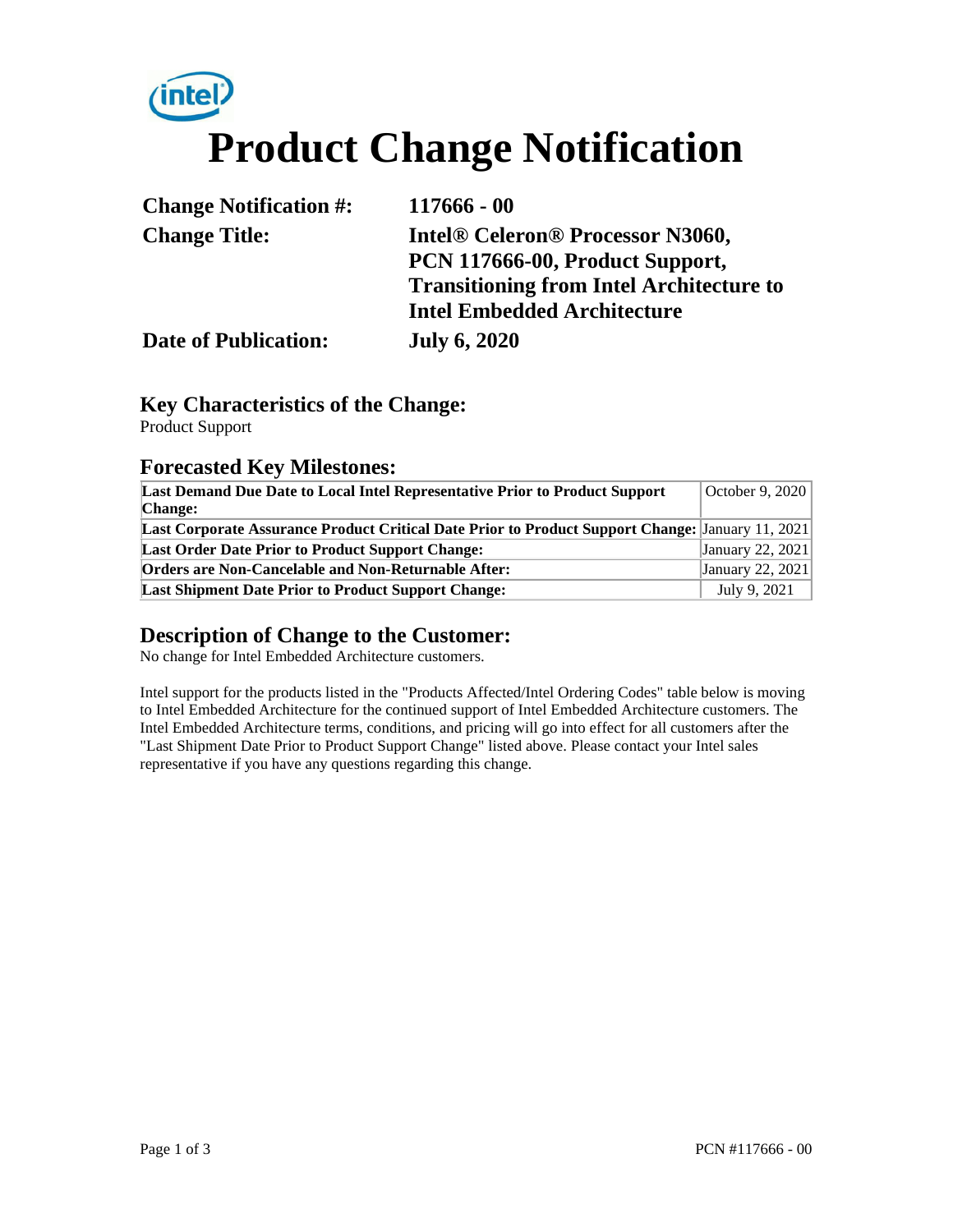### **Customer Impact of Change and Recommended Action:**

There is no expected impact to Intel Embedded Architecture customers.

For Intel Architecture customers the tray products listed on the "Products Affected/Intel Ordering Codes" table should be managed in accordance to the "Key Milestones" listed above. "Last Demand Due Date" is the date your remaining demand for these products is due to your Intel representative. These products will only remain on Intel's Corporate Assurance Process until the "Last Product Discontinuance Order Date". The "Last Corporate Assurance Product Critical Date" is the last date that customers should submit a request for product utilizing Intel's standard Corporate Assurance Criticals Process. "Orders are Non-Cancellable and Non-Returnable" date applies to both Corporate Assurance and backlog after the "Last Product Discontinuance Order" date. At this date a snapshot will be taken of all remaining backlog and/or assurance and this quantity will become non-cancellable. The "Last Product Discontinuance Order Date" is the final day for customers who carry backlog to book the Assurance Intel has granted as of the "NCNR Date". For all customers Corporate Assurance must be booked and shipped by the "Last Product Discontinuance Shipment Date." From date of PCN publication, interim booking and turn back deadlines or separate Letter Agreements will apply vs. the standard Corporate Assurance Process.

Once product support is officially transferred to Intel Embedded Architecture, all discounts approved prior to "Last Shipment Date Prior to Product Support change" will no longer be honored.

#### **Products Affected / Intel Ordering Codes:**

| <b>Marketing Name</b>                                              | <b>Product Code</b> | $\vert$ S-Spec $\vert$ MM# |  |
|--------------------------------------------------------------------|---------------------|----------------------------|--|
| Intel® Celeron® Processor N3060   FH8066501715929   SR2KN   947022 |                     |                            |  |

### **PCN Revision History:**

| <b>Date of Revision:</b> | <b>Revision Number:</b> | <b>Reason:</b>           |
|--------------------------|-------------------------|--------------------------|
| July 6, 2020             | 0C                      | Originally Published PCN |